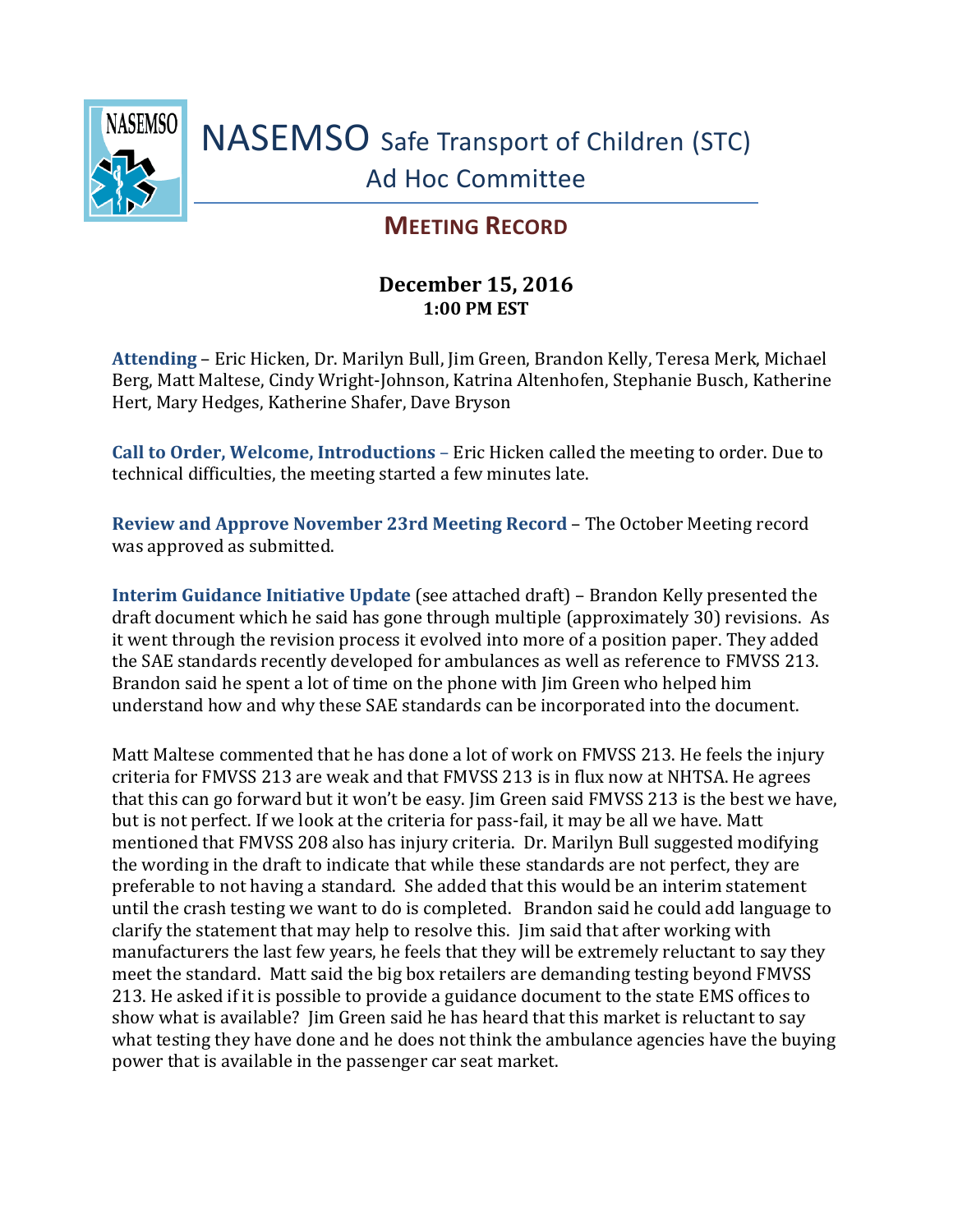Cindy Wright Johnson commented that she believes we have the pathway to develop the standards once we obtain funding to conduct the testing. Regarding purchase volume, there are EMS agencies that will purchase 700 or more for their units around the country. Dr. Bull said the industry needs education on this issue but they also may need translation of the 2012 Best Practice document. Brandon said we may not be ready for statement #1 (shown below) in the draft document and it may need to be deleted.

- 1) Enough information exists today for the manufacturers of devices that claim to provide occupant safety for children in ambulances to test their devices to the FMVSS-213 injury criteria.
	- a. All testing should utilize the ambulance specific crash pulses described in SAE-J3044; SAE-J2956 and SAE-J2917 respectively.
	- b. Litter(s) used in testing shall meet SAE-J3027 Integrity, Retention and Patient Restraint Specifications.
	- c. Manufacturers should indicate to prospective purchasers whether their device(s) have met these requirements for the weight range indicated for the device.
	- d. NASEMSO also acknowledges that testing is a substantial cost, and that additional testing may be required once the standard(s) have been implemented.

Matt Maltese suggested asking the manufacturer if they did a crash test and if so, did the child stay restrained? Also, ask them to show a video of the crash test. Brandon suggested inserting that in place of number 1 above. Dr. Bull asked about translating the 2012 document. Brandon responded that the problem is the 2012 document refers to FMVSS 213 for every standard. Dr. Bull said we focus on the *injury criteria* of FMVSS 213. Matt Maltese recommended that in view of the problems with FMVSS 213, we focus on the child being retained in the restraint. Jim Green agreed. Dr. Bull clarified that means restrained on a cot and not on a bench seat. Brandon said he agreed with Jim and Matt. We need to say that the patient is restrained on the cot.

The debate may focus on what weight to use in the document. Brandon said he did not want to go down to 4 pounds because that would limit it to only one product on the market now. Dr. Bull requested we start at 5 lbs. Teresa asked if a link to each standard could be inserted as well as adding a revision date. Katherine offered to add that.

Motion made/2nded/passed - Remove number 1 from the draft and add guidance as described by Matt. Add the standards in the back of the document. Change the weight reference in the document to 5-99 pounds.

## **Federal Partner Comments/Update** (for those with information to share)

 **NIOSH** - Jim Green said he has not heard anything further on the DHS First Responder Group potential funding.